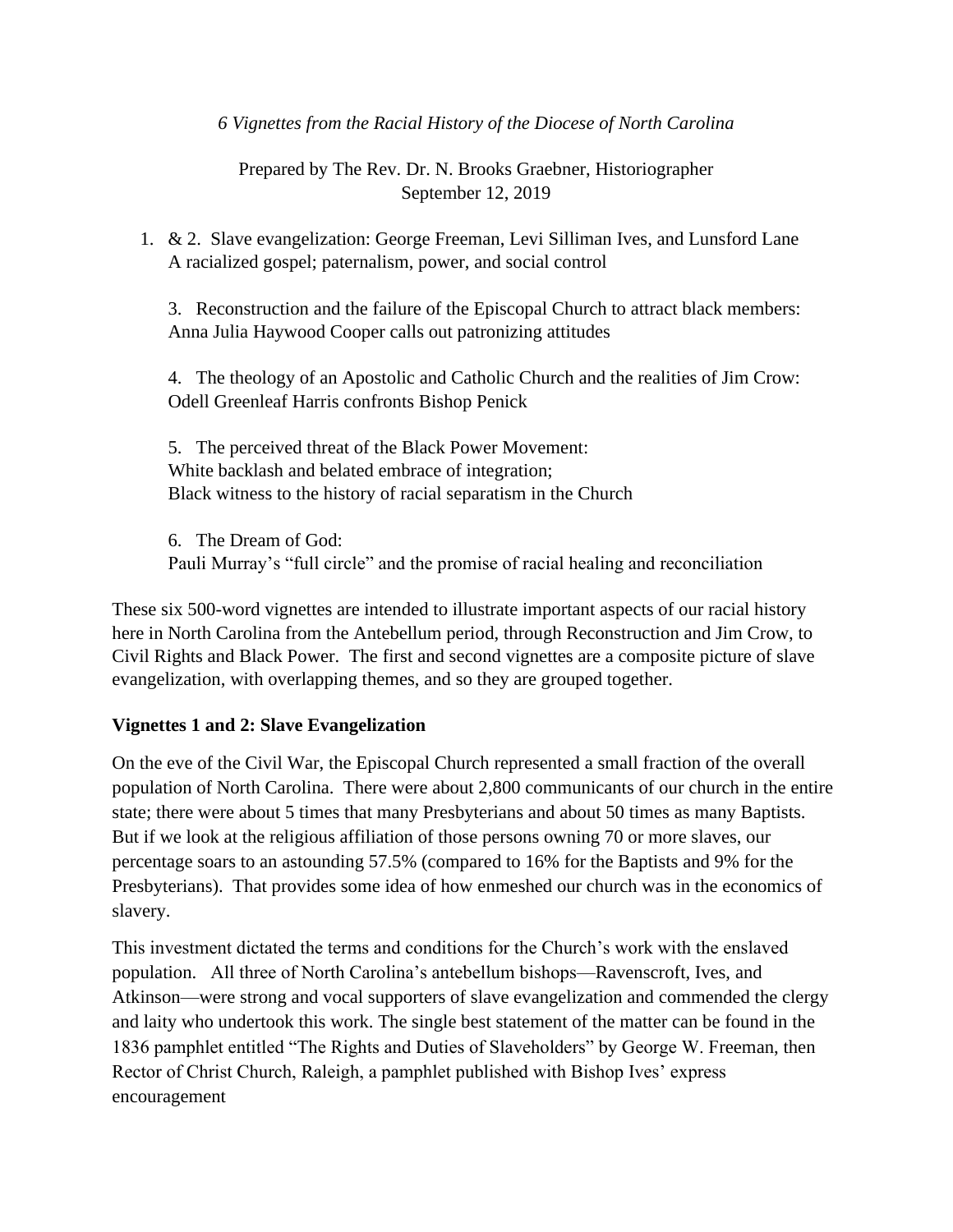From Freeman's perspective, the call to evangelize slaves was the fulfillment of a solemn duty which Christian masters had towards human beings whom providence had placed in their care. Freeman placed particular emphasis upon the obligations of parents for children, arguing that by extension, masters have equal-if not greater-obligations. For children at adulthood become their own masters, he observed, "but **as for our slaves, their state of pupilage never ceases; they are, from the very nature of their condition, always children; they are but children in intellect, children in wisdom, children in understanding and judgment!**" Thus, argued Freeman, the obligation to bring one's own children to Christian faith was equally applicable to one's slaves. Should the slaveholder own too many to instruct personally, he should underwrite the expense of a chaplain or minister to fulfill the work.

This way of framing the church's response to slavery reached its apotheosis in Bishop Ives' account to the 1846 diocesan convention of spending Holy Week and Easter at Somerset Place, the Eastern North Carolina plantation of Josiah Collins III. Ives reported:

The services here were of the most gratifying character, fully justifying all that has been said and anticipated of the system of religious training heretofore pursued on these plantations. When I saw master and servants standing side by side in the holy services of Passion week—when I saw all secular labor on these plantations suspended on Good Friday and the cleanly clad multitude thronging the house of prayer to pay their homage to a crucified Saviour—and when I saw, on the blessed Easter morn, the master with his goodly number of servants kneeling with reverent hearts and devout thanksgivings to take the bread of life at the same altar—I could not but indulge the hope that ere long my spirit may be refreshed by such scenes in every part of my diocese; while I could not help believing that, had [critics of slavery] been present, they would have been induced to change the note of **their wailing over imaginary suffering** into the heartfelt exclamation, 'Happy are the people that are in such a case; yea, blessed are the people who have the Lord for their God.'<sup>1</sup>

A benign view of slavery in the South not only served to bolster slave evangelization in the eyes of the white audience but it also permeated the religious instruction of the enslaved population. During the time George Freeman served at Christ Church, Raleigh, there lived in the city an enslaved man named Lunsford Lane, who used his remarkable entrepreneurial skills to create a business for himself as a tobacconist and ultimately purchase his own freedom and that of his

<sup>1</sup> Within months of publication, Bishop Ives' account was subject to a withering critique from northern abolitionist William Jay. Jay noted that Ives had conveniently overlooked the fact that the enslaved had no choice in the matter of their attendance or instruction. He put it to the Bishop succinctly: "You well know, sir, that in the choice of their church and creed the slaves are passive; and that, had the Scuppernong communicants been sent to auction on Easter Monday, they would each thenceforth have worshipped in the place and manner directed by 'the highest bidder.'"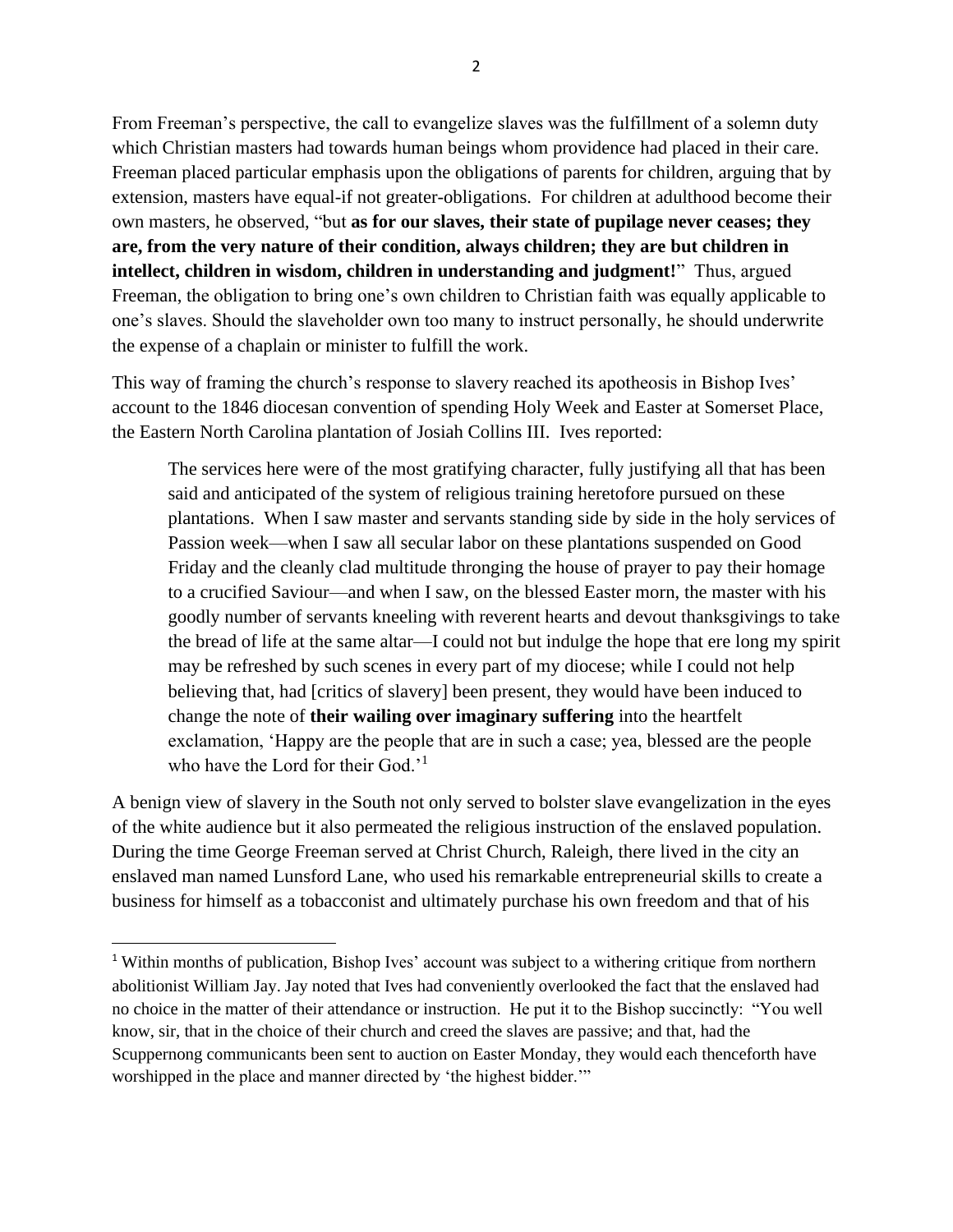family. After leaving North Carolina in 1842, Lane wrote an account of his early life in which he describes the content of slave evangelization. "I, with others, was often told by the minister how good God was in bringing us over to this country from dark and benighted Africa, and permitting us to listen to the sound of the gospel." But Lane then added a countervailing appraisal of divine providence: "**To me, God also granted temporal freedom, which man without God's consent, had stolen away."**

Lane pointedly objected to the selective use of scripture in sermons preached expressly for persons of African descent:

I became quite familiar with the texts, "Servants be obedient to your masters."―"Not with eye service as men pleasers."―"He that knoweth his master's will and doeth it not, shall be beaten with many stripes," and others of this class: for they formed the basis of most of these public instructions to us. The first commandment impressed upon our minds was to obey our masters, and the second was like unto it, namely, to do as much work when they or the overseers were not watching us as when they were.

Lane conceded that intermingled with such admonitions to submission and obedience, there was sometimes excellent content, but the fixed barrier between the conditions of slavery and freedom remained a constant theme. Indeed, Lane reported that he was at one time drawn to the ministrations of "one very kind hearted Episcopal minister whom I often used to hear" until that minister "**argued from the Bible that it was the will of heaven from all eternity we should be slaves, and our masters be our owners**." Lane and other slaves who evidently enjoyed some liberty in the choice of religion then left the Episcopal Church, "for like some of the faint-hearted disciples in early times we said, 'This is a hard saying, who can bear it?'

# **Vignette 3: The Failure of the Church during Reconstruction**

In 1868 a precocious 10-year-old named Anna Julia Haywood, a Raleigh native born into slavery, was awarded the chance to attend the brand-new St. Augustine's School. As she progressed in her studies, she insisted on taking a Greek class intended for male theology students studying for the ministry and subsequently married the instructor, George Cooper, who was himself only the 2<sup>nd</sup> African American ordained in North Carolina. Their marriage took place in 1877, when she was 19 years old; she was a widow by the age of 21. Mrs. Cooper then left St. Augustine's for further training at Oberlin and returned to St. Augustine's as a collegelevel teacher in 1885. She went on to become a prominent educator in Washington, DC and eventually to earn her doctorate from the Sorbonne at age 65.

Dr. Cooper's great contribution to African American literature came in 1892, with the publication of a collection of essays entitled *A Voice from the South: by a Black Woman of the*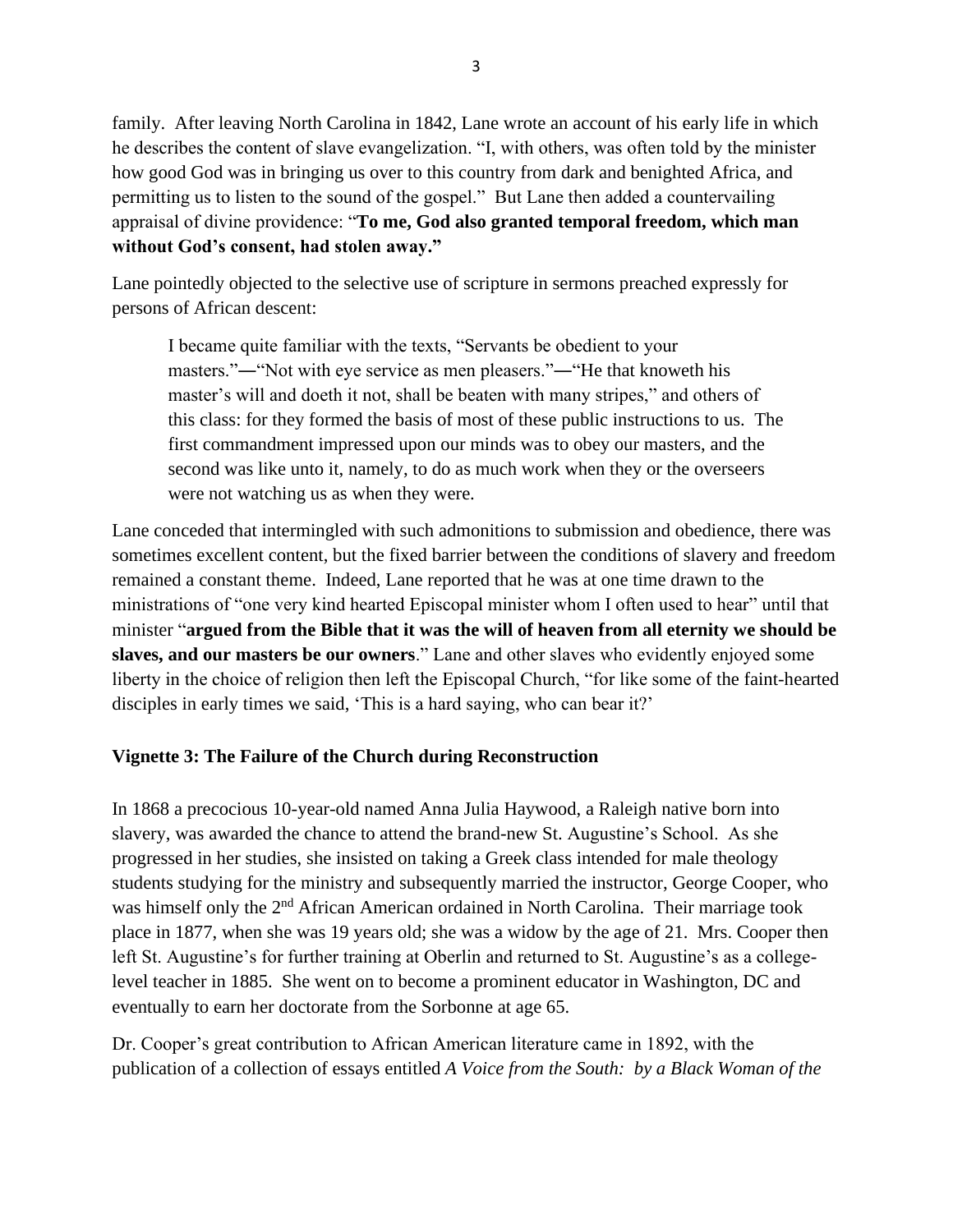*South.* Here she spoke pointedly to the inability of the Episcopal Church to draw black support. In her estimation, the problems were not intrinsic to the character of the Church itself.

Thinking colored men almost uniformly admit that the Protestant Episcopal Church with its quiet, chaste dignity, its instructive and elevating ritual, its bright chanting and joyous hymning, is eminently fitted to correct the peculiar faults of worship—the rank exuberance and often ludicrous demonstrativeness of their people. Yet, strange to say, the Church, claiming to be missionary and Catholic, urging that schism is sin and denominationalism inexcusable, has made in all these years almost no inroads.

Now where is the trouble? Something must be wrong. What is it?

A *Black woman of the South* would beg to point out possible oversights in this southern work. One is *not calculating for the Black man's personality;* not having respect, if I may so express it, to his manhood or deferring at all to his conceptions of the needs of his people.

A conference of earnest Christian men have met at regular intervals for some years past to discuss the best methods of promoting the welfare and development of colored people in this country. Yet, **strange as it may seem, they have never invited a colored man or even intimated that one would be welcome to take part in their deliberations.** Their remedial contrivances are purely theoretical or empirical, therefore, and the whole machinery devoid of soul.

A colored priest of my acquaintance recently related to me, with tears in his eyes, how his reverend Father in God, the Bishop who had ordained him, had met him on the train on his way to the diocesan convention and warned him, not unkindly, not to take a seat in the body of the convention with the white clergy. To avoid disturbance of their godly placidity he would of course please sit back and somewhat apart. I do not imagine that the clergyman had very much heart for the Christly (!) deliberations of that convention.

# **Vignette 4 Confronting Jim Crow**

The Ven. Odell Greenleaf Harris (1903-1983) was born in Warren County, NC. As a young child, he moved with his family to Littleton, NC to attend the black Episcopal parochial school there. He went on to St. Augustine's College in Raleigh and then to the Bishop Payne Divinity School in Petersburg, Virginia. In 1933 he was ordained to the diaconate and assigned to the cure of three black congregations: St. Luke's, Warren County, where he'd been baptized; St. Anna's, Littleton, where he'd attended parochial school, and All Saints', Warrenton.

Odell Harris would leave North Carolina in 1937 to return to Bishop Payne Divinity School as a warden and professor of Old Testament. He would subsequently serve the Diocese of Southern Virginia as Archdeacon for Negro Work before going to the Diocese of Atlanta to hold a similar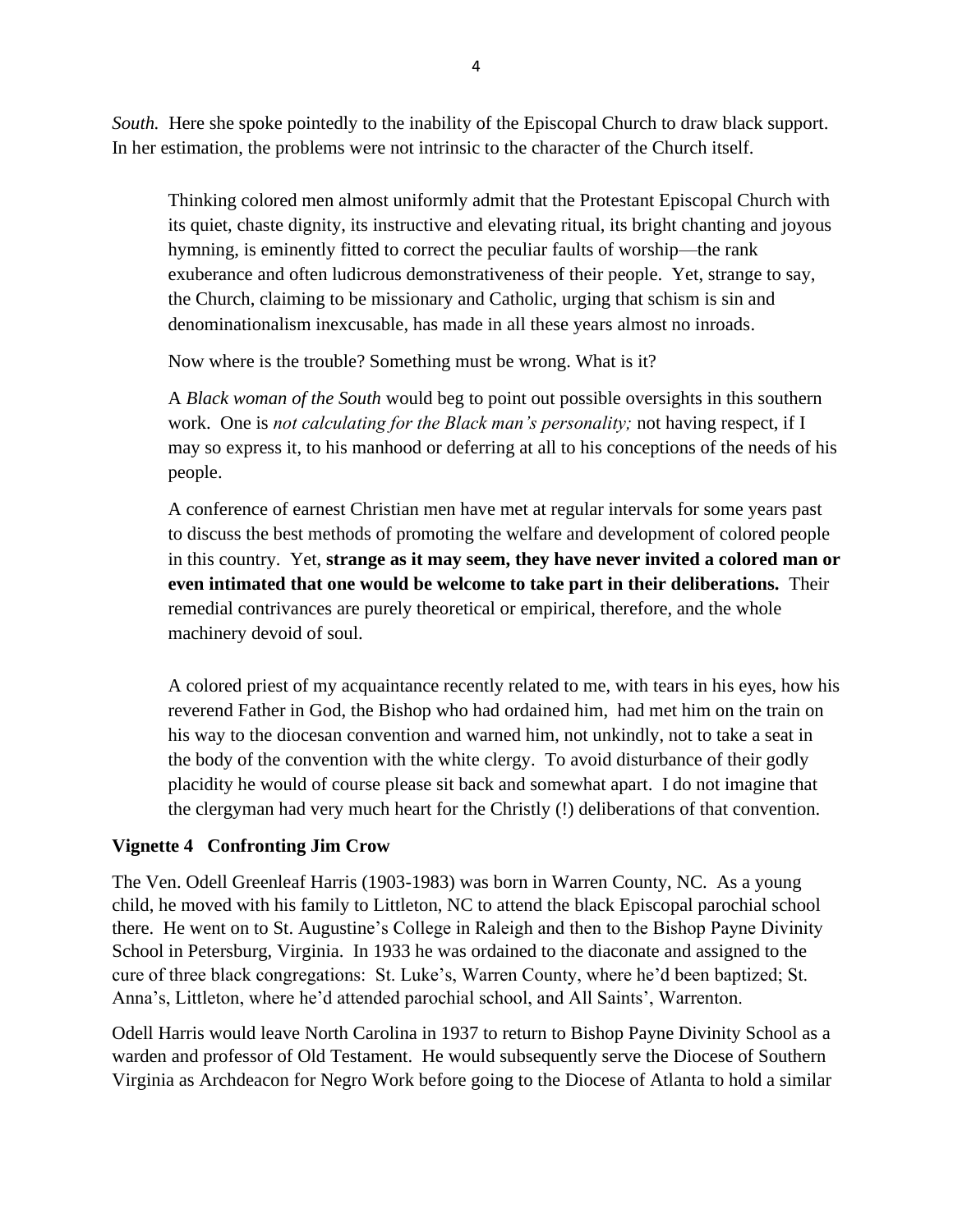position there. While in Georgia, he served on the Board of Examining Chaplains and tutored seminarians in Greek.

In the 1960s he purchased the St. Luke's, Warren County property from the diocese; he is buried in the churchyard there, along with his parents and other family members. Before his death, he wrote his autobiography, which was published posthumously by Virginia Theological Seminary, which had granted him an honorary doctorate in 1974.

In his autobiography, entitled *It Can Be Done: The Autobiography of a Black Priest of the Protestant Episcopal Church who started under the bottom and moved up to the top*, Harris describes his first diocesan convention in North Carolina [note: the portions in capital letters were capitalized by Harris]:

I attended my first Diocesan Convention in 1934 in Christ Church, Raleigh, North Carolina. I was just a deacon, fresh out of seminary. I had been thoroughly drilled at Bishop Payne in the fact that the Episcopal Church was the one HOLY CATHOLIC AND APOSTOLIC CHURCH. I swallowed it whole and really believed it. To my dismay and utter surprise, however, the ushers at Christ Church directed all blacks to the balcony. At the opening service, all blacks were in the balcony and all whites in the nave of the church.

At the close of the convention I went to Bishop Penick and said, "I was really shocked and surprised that you would permit the Negro priests to be sent to the balcony while the white priests and laymen occupied seats in the nave of the church. **This is contrary to all that we were taught at seminary about the ONE HOLY APOSTOLIC CHURCH**." He looked at me with as pious an expression as that bishop could muster and said, "Well, no one else has raised any objection." (I am sure he was right on that point, for the black priests were of the "old school"—whatever that may have meant.) I said to him, "If this is the way it will be in the future, I don't every intend to come to another convention." He looked at me as if I were crazy. I meant, however, what I said. **I did attend three more Diocesan Conventions in the Diocese of North Carolina, but I never again went to the balcony. At my first convention, I decided never to accept segregation in any church affairs.** I have lived up to that decision up until now.

## **Vignette 5 Black Power and White Backlash**

In September 1967 General Convention, under the leadership of Presiding Bishop John Hines, focused its attention on the unrest sweeping America's cities and created the General Convention Special Program (GCSP) fund: a nine-million-dollar grant program over three years to fund projects targeting black empowerment in the poorest neighborhoods.

Here in North Carolina, the GCSP was initially well-received, and the Diocese made the "urban crisis" its top mission priority for 1968. But in 1969 the GCSP made grants totaling \$45,000.00 to the Malcolm X Liberation University (MXLU) in Durham, an educational enterprise with a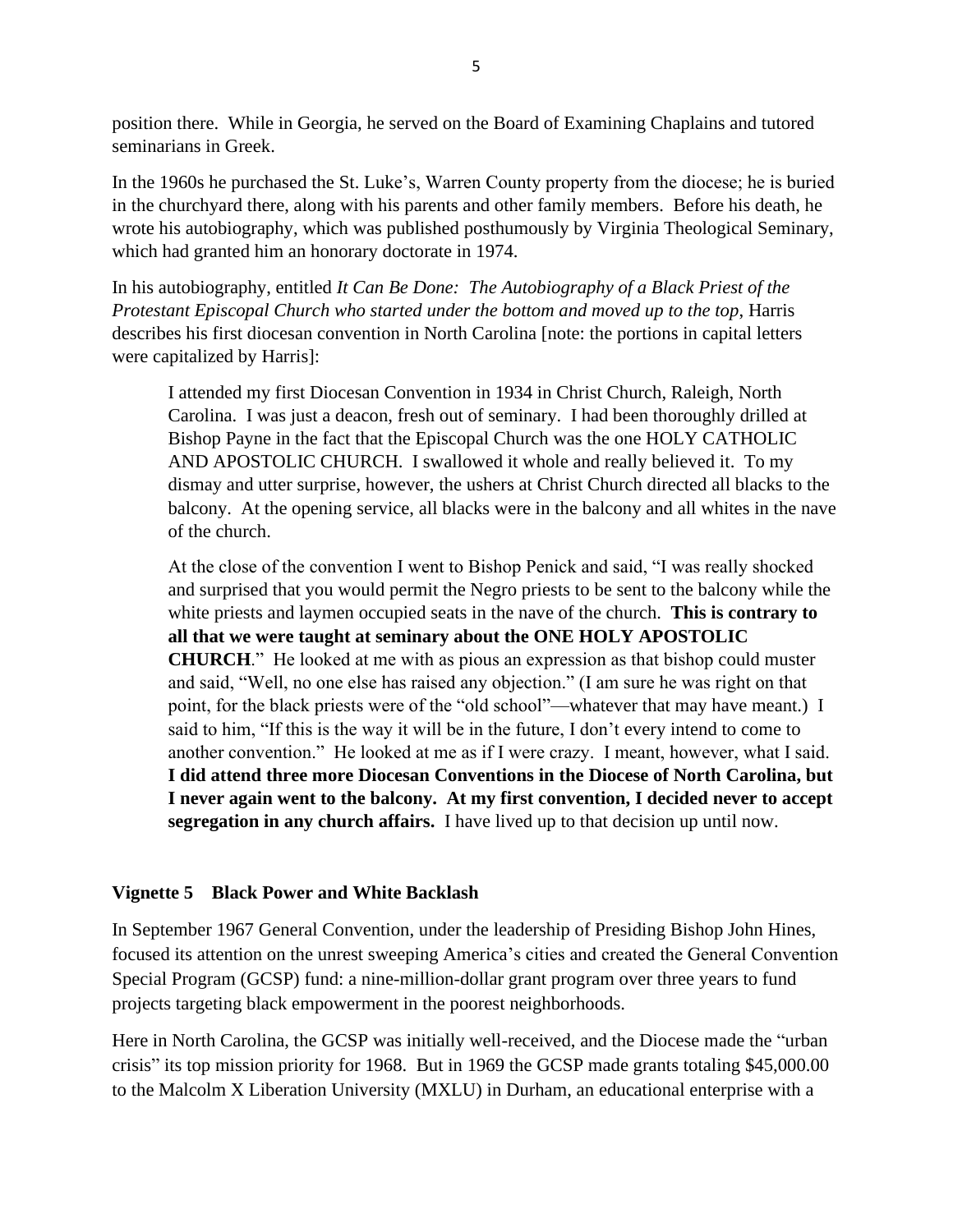curriculum, faculty and student body that would center in and serve the black community exclusively. Spearheading this effort was Howard Fuller, a local community organizer, who had previously helped black students at Duke University pressure the administration and faculty into creating a robust program of African studies. This unsuccessful effort included a temporary takeover of the Allen Building, which housed the senior administration offices of the University.

When the MXLU grant was publicly announced and word got out, the firestorm of criticism within the diocese was swift and severe. Angry white communicants saw the grant as the "last straw"—clinching proof that the church had gone off the rails. Many who wrote Bishop Fraser to complain accompanied their denunciations with declarations that the diocese and national church would get no more of their money. Other white Episcopalians upheld an integrationist vision for church and society; expressed loyalty to the church and applauded efforts to address racial matters, but objected to this particular action on grounds that Fuller was a troublemaker and a black separatist. A small number of whites endorsed the grant, applauding the church for taking risks on behalf of the black community.

By contrast, black Episcopalians noted with bitterness the new-found white antipathy to separatism and embrace of integration. The North Carolina chapter of the Union of Black Clergy and Laity wrote:

Having been born and nurtured by a separatist policy for 300 years in the Episcopal Church – never withdrawing or threatening to withdraw from our beloved Church "throughout all the chaotic eras of emancipation from slavery," we now find ourselves in a position of deep concern for our brethren, who, despite the pass of the centuries, cling doggedly to the "rhetoric" of other ages. Throughout the history of the Church the financial contributions of blacks have never been refused, nor have we refused to contribute to a Diocese which supported institutions which we could not attend or facilities to which we could not gain access. **It is ironic at this time that the majority group finds itself frustrated by "discussion of separatism," when in fact throughout the ages the minority group has not only supported white separatism but found it necessary, even though galling, to tolerate it while being loyal to the Church.**

When the diocese gathered in January for the 1970 convention, delegates faced a \$165,000.00 budget shortfall, the cumulative impact of congregations and individuals who made good on their threat to withheld funds in protest of the MXLU grant.

## **Vignette 6 The Dream of God**

The Rev. Dr. Pauli Murray was the first African-American priest ordained in the Episcopal Church. By the time of her ordination in January 1977, Dr. Murray was already a distinguished jurist, writer, and poet. Indeed, her ground-breaking work in the law led both to the legal strategy employed by Thurgood Marshall in the landmark *Brown v. Board of Education* decision,